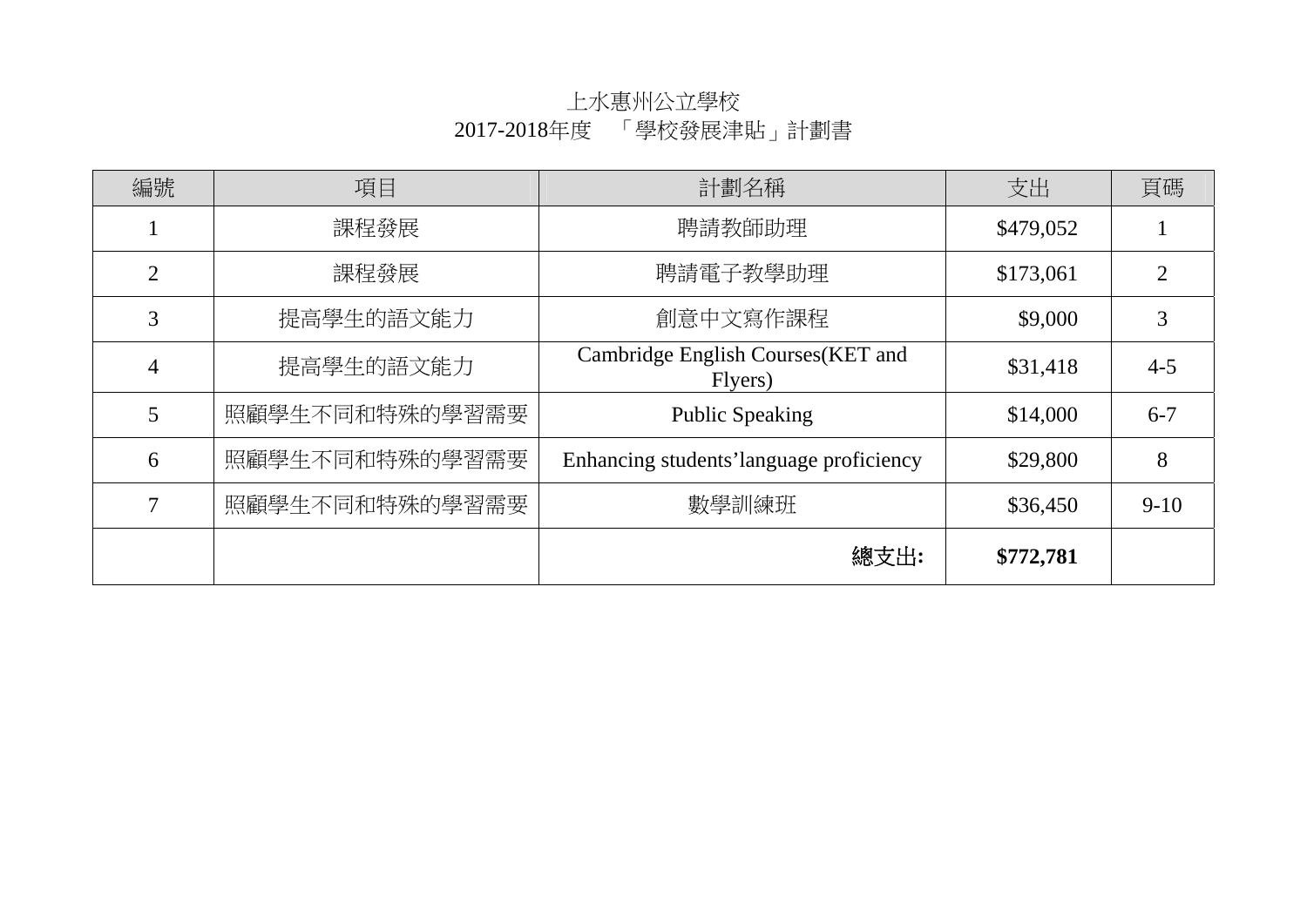## 上水惠州公立學校 2017-2018年度 「學校發展津貼」計劃書 計劃名稱:(1) 聘請教師助理

開辦班級數目(不包括「小學加強輔導教學計劃」): 32

| 項目       | 關注重點                                | 策略/工作                                                                            | 預期好處<br>(例如:如何減輕教師<br>的工作量)                                                    | 時間表                                    | 所需資源                                                                          | 成功準則                                                                                                                           | 評估方法                                                                          | 負責人        |
|----------|-------------------------------------|----------------------------------------------------------------------------------|--------------------------------------------------------------------------------|----------------------------------------|-------------------------------------------------------------------------------|--------------------------------------------------------------------------------------------------------------------------------|-------------------------------------------------------------------------------|------------|
| 課程<br>發展 | 減輕教師<br>的工作量。<br>協助學校<br>2.<br>的發展。 | 聘請三位教<br>1.<br>師助理。<br>制定教師助<br>2.<br>理的工作指<br>引。<br>各科組擬訂<br>3.<br>教師助理的<br>工作。 | 減輕教師在教學<br>1.<br>及雜務的工作量。<br>各科組的工作推<br>2.<br>行得更有效。<br>更能全面照顧學<br>3.<br>生的需要。 | 日期:<br>01-09-2017 至<br>$31 - 8 - 2018$ | TA 薪金:<br>\$173,061<br>\$162,414<br>\$143,577<br>合共:<br>\$479,052<br>(已包含強積金) | 80%教師<br>1.<br>同意教師<br>助理能為<br>他們減輕<br>工作量。<br>80% 滿意<br>2.<br>教師助理<br>的工作表<br>現。<br>3.<br>80%教師<br>同意教師<br>助理能協<br>助各科發<br>展。 | 問卷--教<br>師的工作<br>量<br>問卷--教<br>2.<br>師助理的<br>工作表現<br>問卷--各<br>3.<br>科組的發<br>展 | 曾肇倫<br>副校長 |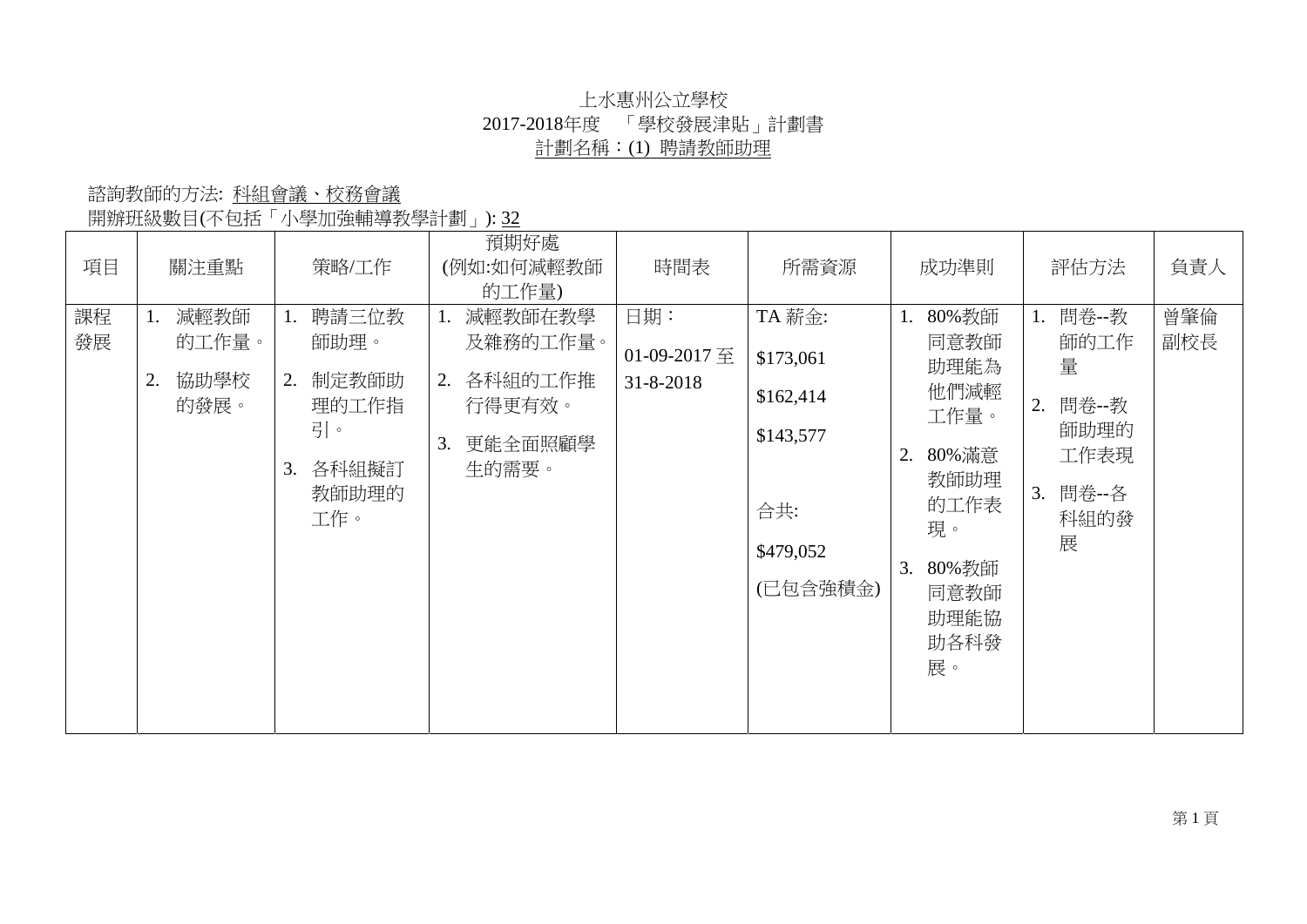## 上水惠州公立學校 2017-2018年度 「學校發展津貼」計劃書 計劃名稱:(2) 聘請電子教學助理

開辦班級數目(不包括「小學加強輔導教學計劃」): 32

| 項目       | 關注重點                                                               | 策略/工作                                                                                                                 | 預期好處<br>(例如:如何減輕<br>教師的工作量)                                                                     | 時間表                     | 所需資源                                   | 成功準則                                                                          | 評估方法                                                                            | 負責人       |
|----------|--------------------------------------------------------------------|-----------------------------------------------------------------------------------------------------------------------|-------------------------------------------------------------------------------------------------|-------------------------|----------------------------------------|-------------------------------------------------------------------------------|---------------------------------------------------------------------------------|-----------|
| 課程<br>發展 | 減輕教師的工<br>作量。<br>協助推行電子<br>2.<br>教學工作。<br>管理電子教學<br>3.<br>器材(平板電腦) | 聘請一位電<br>1.<br>子教學助<br>理。<br>協助教師推<br>2.<br>行電子教學<br>工作。<br>管理學生網<br>3.<br>上學習戶口<br>設定。<br>管理電子教<br>4.<br>學資源、設<br>備。 | 為教師安裝<br>及預備電子<br>教學/學習軟<br>件。<br>管理電子教<br>2.<br>學設備、充電<br>等。<br>管理電子設<br>3.<br>備的借還、運<br>送、回收。 | 2017年9月<br>至<br>2018年7月 | \$13,735<br>x12 x 1.05<br>$= $173,061$ | 於平板電腦<br>1.<br>安裝需要的<br>應用程式及<br>軟件。<br>依老師借用<br>2.<br>的時間預<br>備、運送及<br>回收設備。 | 檢視平板電<br>1.<br>腦安裝的應<br>用程式。<br>老師問卷<br>2.<br>調:80%老<br>師滿意電子<br>教學助理的<br>工作表現。 | 葉寶兒主<br>任 |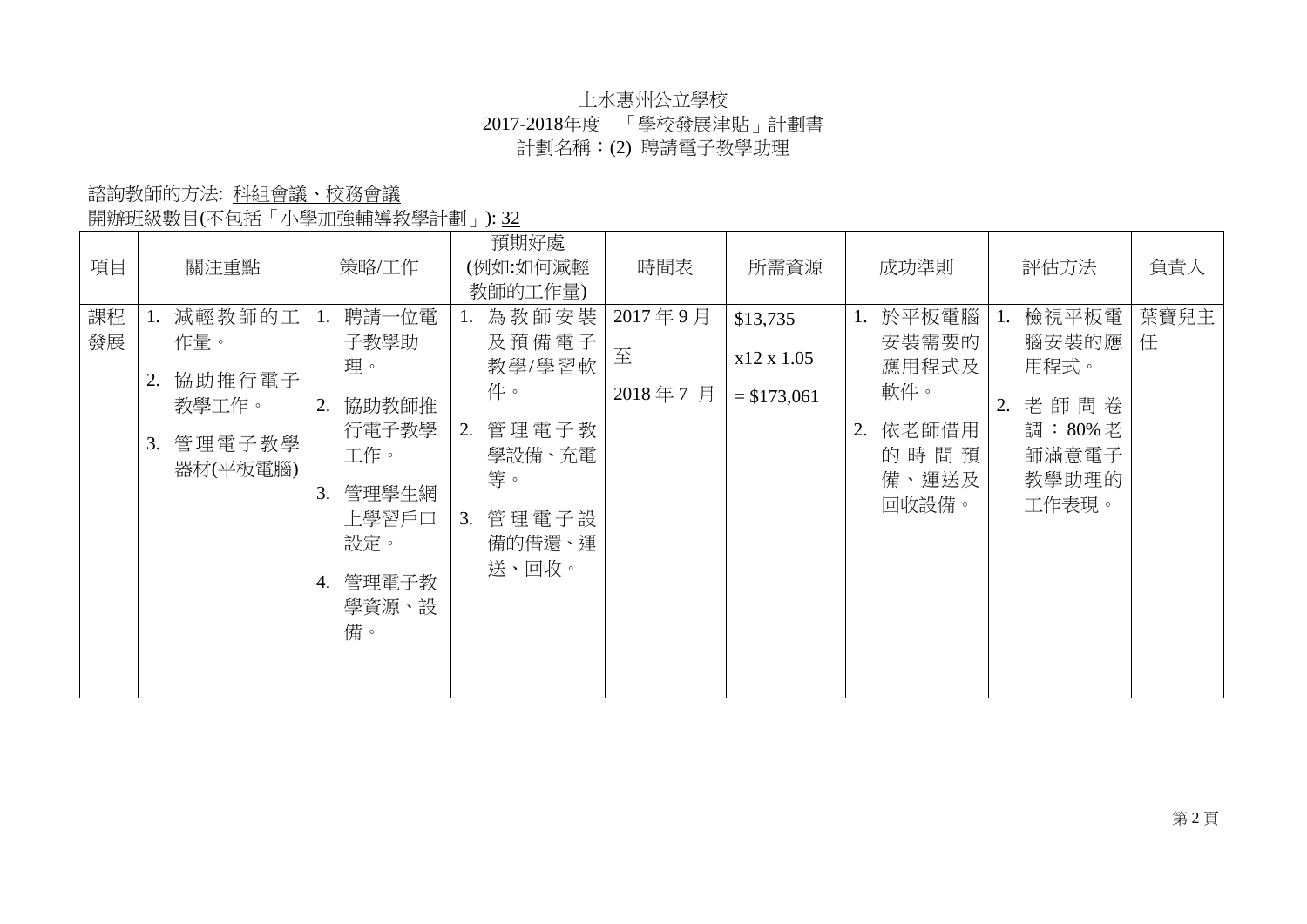## 上水惠州公立學校 2017-2018年度 「學校發展津貼」計劃書 計劃名稱:(3) 創意中文寫作課程

| 項目                        | 關注重點                                                                                                                            | 策略/工作                                                                                                                                                            | 預期好處<br>(例如:如何減輕<br>教師的工作量)                                                                                             | 時間表                                                                                                        | 所需資源                                           | 成功準則                                                          | 評估方法                      | 負責人       |
|---------------------------|---------------------------------------------------------------------------------------------------------------------------------|------------------------------------------------------------------------------------------------------------------------------------------------------------------|-------------------------------------------------------------------------------------------------------------------------|------------------------------------------------------------------------------------------------------------|------------------------------------------------|---------------------------------------------------------------|---------------------------|-----------|
| 提高<br>學生<br>的語<br>文能<br>力 | 1. 促使語文能力特<br>佳的學生進一步<br>發揮潛能<br>讓學生懂得審<br>2.<br>題、構思、組織、<br>表達。<br>3. 培養學生的創意<br>思維、高層次思<br>維能力。<br>4. 提高學生不同的<br>寫作和創作技<br>巧。 | 開辦創意中文寫作<br>課程:<br>向公司購買服<br>1.<br>務,派出導師訓<br>練學生<br>教學分五個階<br>2.<br>段<br>第一階段:審題<br>第二階段:語文基<br>礎訓練<br>第三階段:教授基<br>本寫作<br>第四階段:課後寫<br>作<br>第五階段:作品評<br>改及課後寫作檢討 | 此課程從三個範<br>疇培訓學生:<br>在閱讀範疇教授<br>學生分析作品結<br>構、寫作技巧;<br>在寫作範疇教授<br>學生運用基本的<br>手法和技巧進行<br>創作;<br>在思維範疇培養<br>學生創造性思考<br>能力。 | 2017年9月至<br>2018年6月<br>節數:<br>小四(分上、下<br>學期):<br>每學期10節,<br>每節一小時十<br>五分鐘<br>上下學期共二<br>十節<br>人數:<br>十五至二十人 | 由公司派<br>出導師,預<br>計費用:<br>\$450x20<br>$= $9000$ | 1. 學生寫作技<br>巧及創意思<br>維有所提<br>升。<br>2. 2.80%學生<br>喜歡是次寫<br>作班。 | 1. 由導師評<br>估學生<br>2. 學生問卷 | 鄭健音<br>老師 |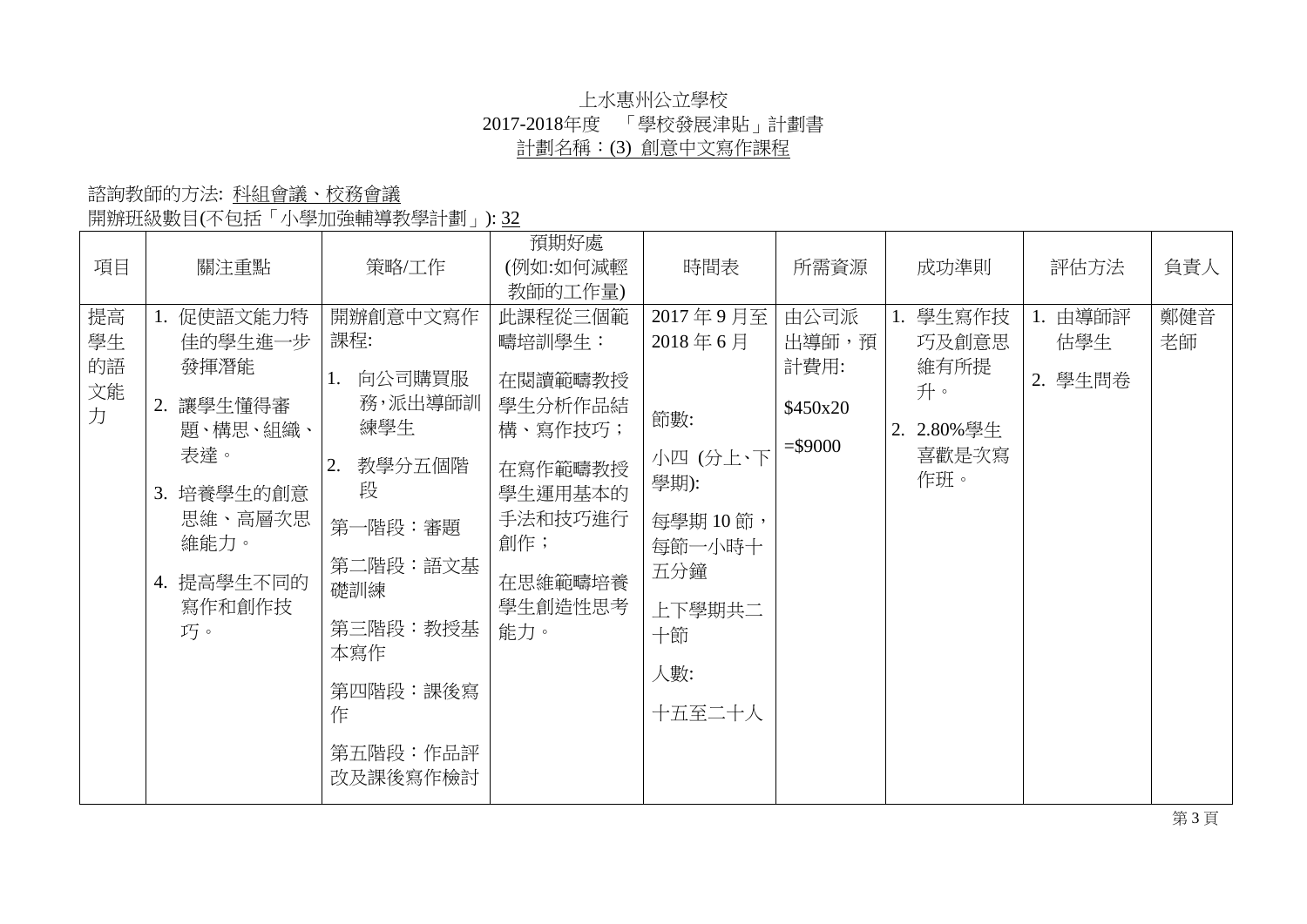#### Wai Chow Public School (Sheung Shui) 2017-2018 School Year Plan on Use of Capacity Enhancement Grant 計劃名稱:(4) Cambridge English Courses(KET and Flyers)

#### Means by which teachers have been consulted : at staff meetings No. of operating classes (excluding IRTPs, if any)  $\cdot$  32

|                        |                                  | TVO. OF Operating classes (excluding tixed s, if any) $\ldots$ 32                                                                                                                                                                                                                                       |                                                                                                                                                                                                                                                      |                                                                                                                                                                      |                                                                                                                                          |                                                                                                                                                              |                                                                           |                       |
|------------------------|----------------------------------|---------------------------------------------------------------------------------------------------------------------------------------------------------------------------------------------------------------------------------------------------------------------------------------------------------|------------------------------------------------------------------------------------------------------------------------------------------------------------------------------------------------------------------------------------------------------|----------------------------------------------------------------------------------------------------------------------------------------------------------------------|------------------------------------------------------------------------------------------------------------------------------------------|--------------------------------------------------------------------------------------------------------------------------------------------------------------|---------------------------------------------------------------------------|-----------------------|
| Task Area              | Major<br>$Area(s)$ of<br>Concern | Strategies/Tasks                                                                                                                                                                                                                                                                                        | <b>Benefits</b><br>Anticipated (e.g.<br>in what way<br>teachers'<br>workload is<br>alleviated)                                                                                                                                                       | Time Scale                                                                                                                                                           | Resources<br>Required                                                                                                                    | <b>Success</b><br>Criteria                                                                                                                                   | $Method(s)$ of<br>Evaluation                                              | People<br>Responsible |
| Enhancing<br>students' | To stretch the<br>potential of   | Cambridge English<br>Courses (KET<br>and                                                                                                                                                                                                                                                                | $\cdot$ To get the best<br>exam                                                                                                                                                                                                                      | Level:P.5<br>(Flyers)                                                                                                                                                | Cambridge<br><b>English Course</b>                                                                                                       | 90% of<br>local                                                                                                                                              | · Teacher's<br>Observation                                                | Ms Lam So<br>Man      |
| language               | the more<br>capable              | Flyers):<br>To employ one                                                                                                                                                                                                                                                                               | preparation from<br>experienced                                                                                                                                                                                                                      | $P.6$ (KET)                                                                                                                                                          | (KET)<br>\$1065@lesson                                                                                                                   | teachers<br>and the                                                                                                                                          | by the local<br>teachers                                                  |                       |
| proficiency            | English<br>students              | NET through<br>education centre<br>to organize those<br>two courses for<br>the more able<br>English students.<br>More able pupils<br>that were top<br>twenty in the<br>levels $(P.5, P.6)$<br>will be selected to<br>join these two<br>courses.<br>In the Cambridge<br>English Courses,<br>pupils could | English teachers<br>with native<br>speaker<br>proficiency.<br>· To learn phonics<br>and intonation,<br>so as to increase<br>the accuracy of<br>pronunciation<br>· To provide<br>overall training<br>in the four core<br>English<br>skills—listening, | Numbers of<br>pupils: $20@$<br>class<br>Time:.<br>Flyers: $3:50$<br>$p.m.-5:05$<br>p.m.<br>KET:<br>3:50<br>$p.m.-5:20$<br>$p.m., 3:05-$<br>4:35 p.m.<br>Day: Flyers: | X 17<br>$= $18,105$<br>Cambridge<br><b>English Course</b><br>(Flyers)<br>\$887.5@lesson<br>X 15<br>$= $13,312.5$<br>Total:<br>\$31,417.5 | NET stated<br>that pupils<br>enjoyed the<br>above<br>English<br>courses.<br>$\cdot$ More than<br>50 % of<br>pupils can<br>get good<br>result of<br>the exams | and the<br>native<br>English<br>teachers<br>and<br>students'<br>feedback. |                       |
|                        |                                  | learn to                                                                                                                                                                                                                                                                                                | speaking,                                                                                                                                                                                                                                            | Tuesday                                                                                                                                                              |                                                                                                                                          |                                                                                                                                                              |                                                                           |                       |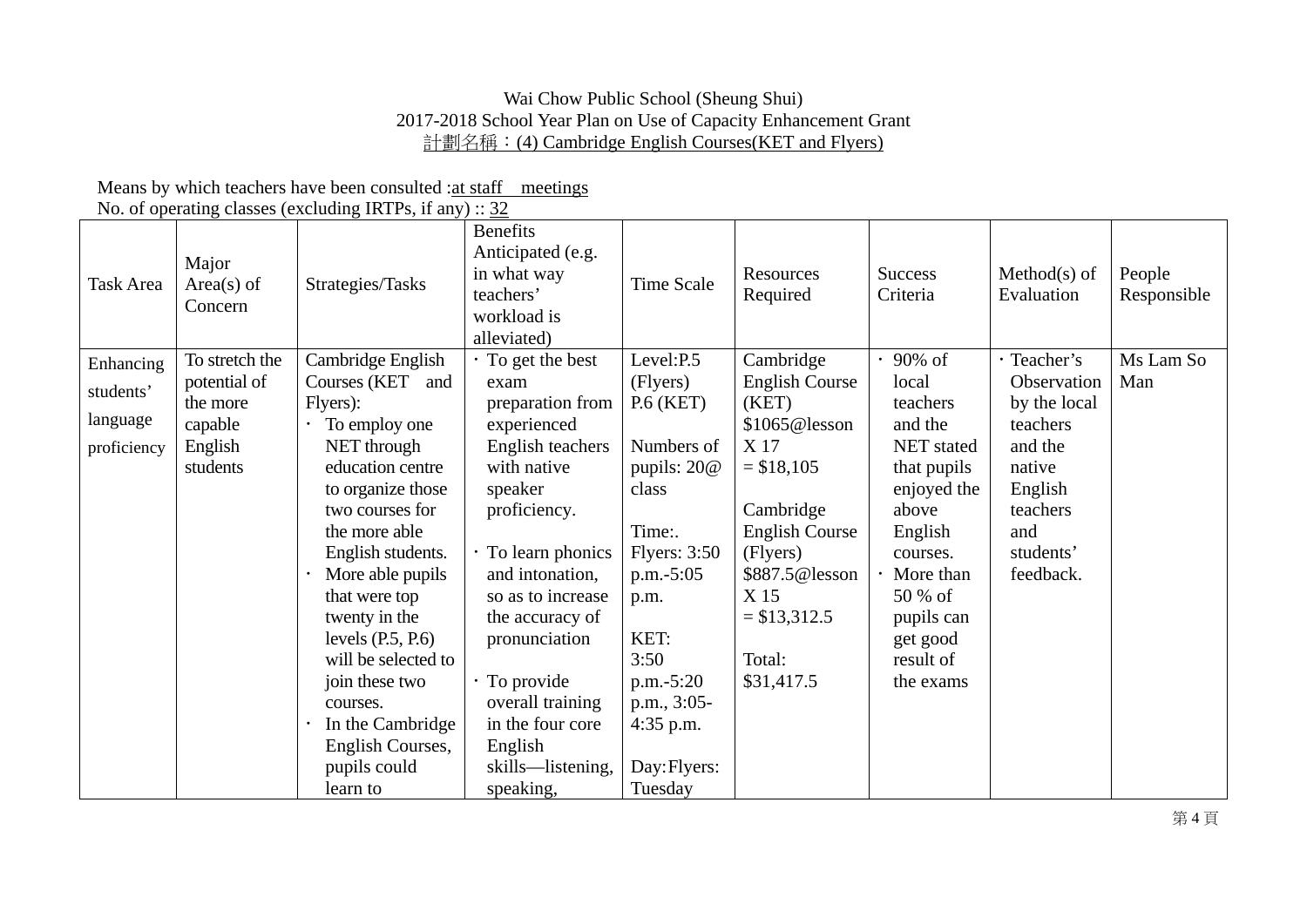| communicate<br>their ideas in<br>English, learn the | reading and<br>writing           | KET:<br>Tuesday $&$       |  |  |
|-----------------------------------------------------|----------------------------------|---------------------------|--|--|
| features of<br>different text                       | To increase<br>students'         | Thursday                  |  |  |
| types and<br>enahance their                         | confidence in<br>examinations so | Date:<br>(Flyers)         |  |  |
| respective<br>reading and                           | as to prepare<br>for the         | November<br>to end of     |  |  |
| writing skills<br>from the NET.                     | Cambridge<br>English             | June<br>(KET)             |  |  |
| Finally, they<br>need to attend                     | examination.                     | September<br>to           |  |  |
| the public exam<br>which is                         |                                  | November                  |  |  |
| organized by the<br><b>British Council.</b>         |                                  | Flyers: 15                |  |  |
|                                                     |                                  | lessons<br><b>KET: 17</b> |  |  |
|                                                     |                                  | lessons                   |  |  |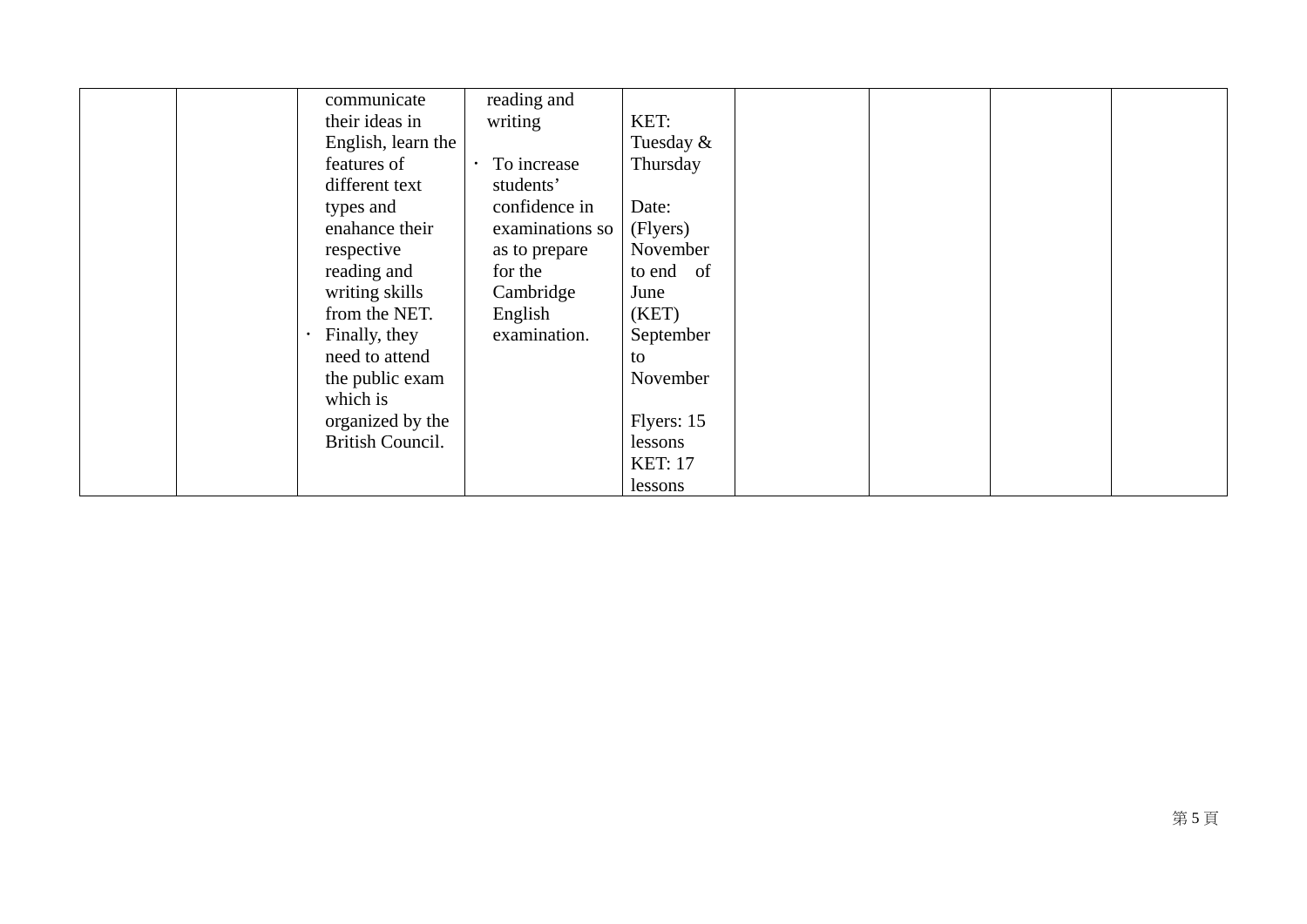#### Wai Chow Public School (Sheung Shui) 2017-2018 School Year Plan on Use of Capacity Enhancement Grant 計劃名稱:(5) Public Speaking

 Means by which teachers have been consulted : at staff meetings No. of operating classes (excluding IRTPs, if any) :  $32$ 

| Task Area                                                                    | Major<br>Area(s) of<br>Concern                                                              | 130. Of operating enables (exerciting fixed s, if any $f : \frac{32}{24}$<br>Strategies/Tasks                                                                                                                                                                                                                                                                                     | <b>Benefits</b><br>Anticipated (e.g.<br>in what way<br>teachers'<br>workload is<br>alleviated)                                      | Time Scale                                                                                                     | Resources<br>Required                                    | <b>Success</b><br>Criteria                                                                                                                                                             | $Method(s)$ of<br>Evaluation                                                                                                        | People<br>Responsible |
|------------------------------------------------------------------------------|---------------------------------------------------------------------------------------------|-----------------------------------------------------------------------------------------------------------------------------------------------------------------------------------------------------------------------------------------------------------------------------------------------------------------------------------------------------------------------------------|-------------------------------------------------------------------------------------------------------------------------------------|----------------------------------------------------------------------------------------------------------------|----------------------------------------------------------|----------------------------------------------------------------------------------------------------------------------------------------------------------------------------------------|-------------------------------------------------------------------------------------------------------------------------------------|-----------------------|
| Coping<br>with<br>diverse<br>and special<br>learning<br>needs of<br>students | To stretch the<br>potential of<br>the more<br>capable<br>students in<br>English<br>learning | Public Speaking:<br>$\cdot$ To employ one<br>NET through<br>education centre<br>to organize this<br>course for the<br>more able<br>students.<br>More able pupils<br>who can<br>communicate in<br>simple English<br>will be selected to<br>join this course.<br>Pupils learn how<br>to do interview,<br>be a MC, tell<br>stories and<br>introduce<br>themselves in<br>front of the | · Pupils have<br>more chance to<br>talk to the native<br>speakers.<br>· Pupils can<br>model native<br>accent for their<br>speaking. | Time:.<br>2:45<br>p.m.-3:45<br>p.m.<br>Day:<br>Fridays<br>Date:<br>September<br>to May<br>Total<br>lessons: 20 | \$700 per NET<br>per hour X 20<br>lessons<br>$= $14,000$ | 90% of<br>local<br>teachers<br>and the<br>NET stated<br>that pupils<br>enjoyed the<br>above<br>English<br>course.<br>More than<br>50 % of<br>pupils can<br>perform<br>well on<br>stage | · Teacher's<br>Observation<br>by the local<br>teachers<br>and the<br>native<br>English<br>teachers<br>and<br>students'<br>feedback. | Ms Yeung<br>Mei Lan   |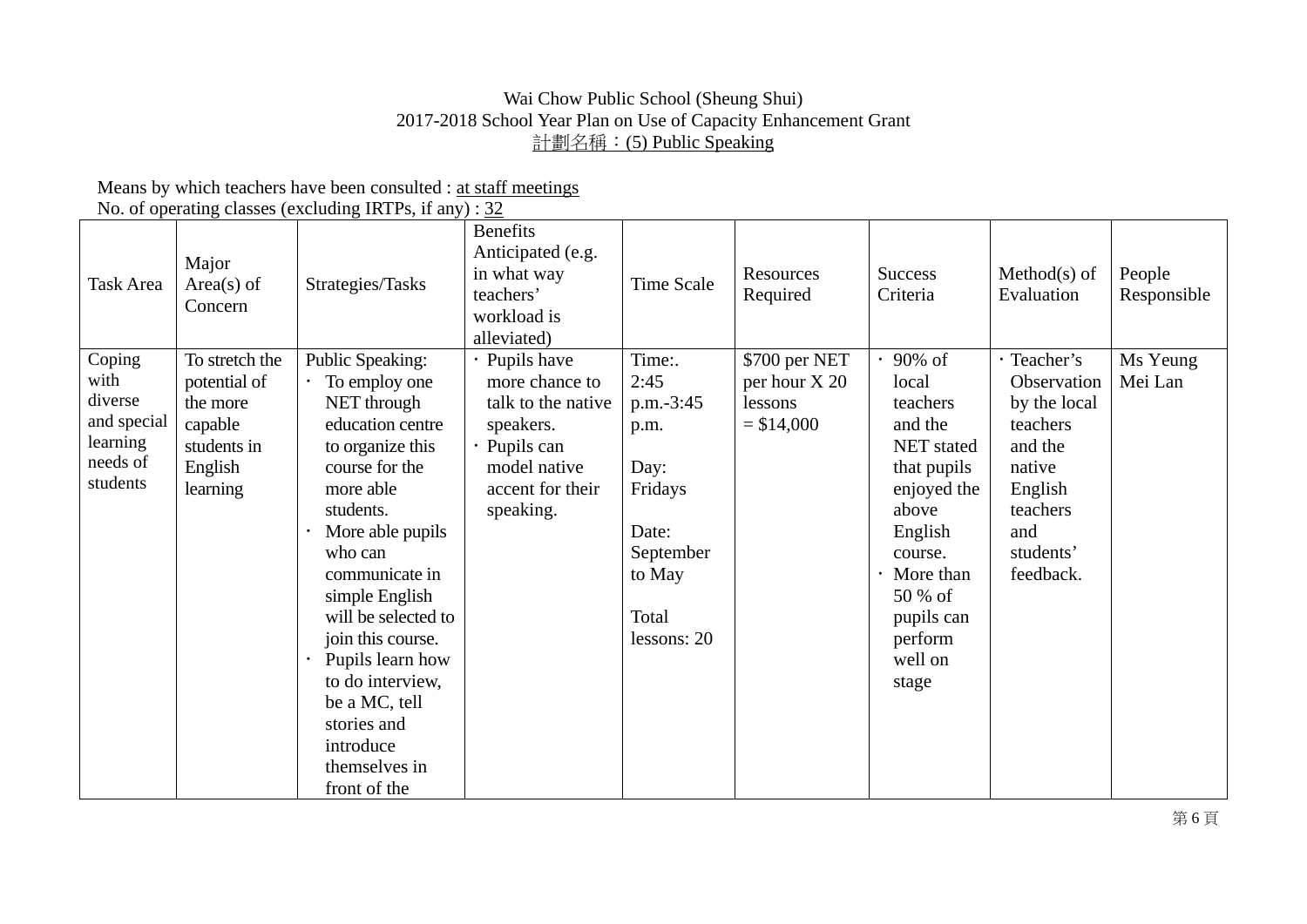| public through<br>this course.<br>Finally, they<br>would have a<br>chance to be<br>MCs for our<br>school activities<br>and the open day. |  |  |  |
|------------------------------------------------------------------------------------------------------------------------------------------|--|--|--|
| Level: Primary 2<br>Numbers of<br>pupils: 15 pupils                                                                                      |  |  |  |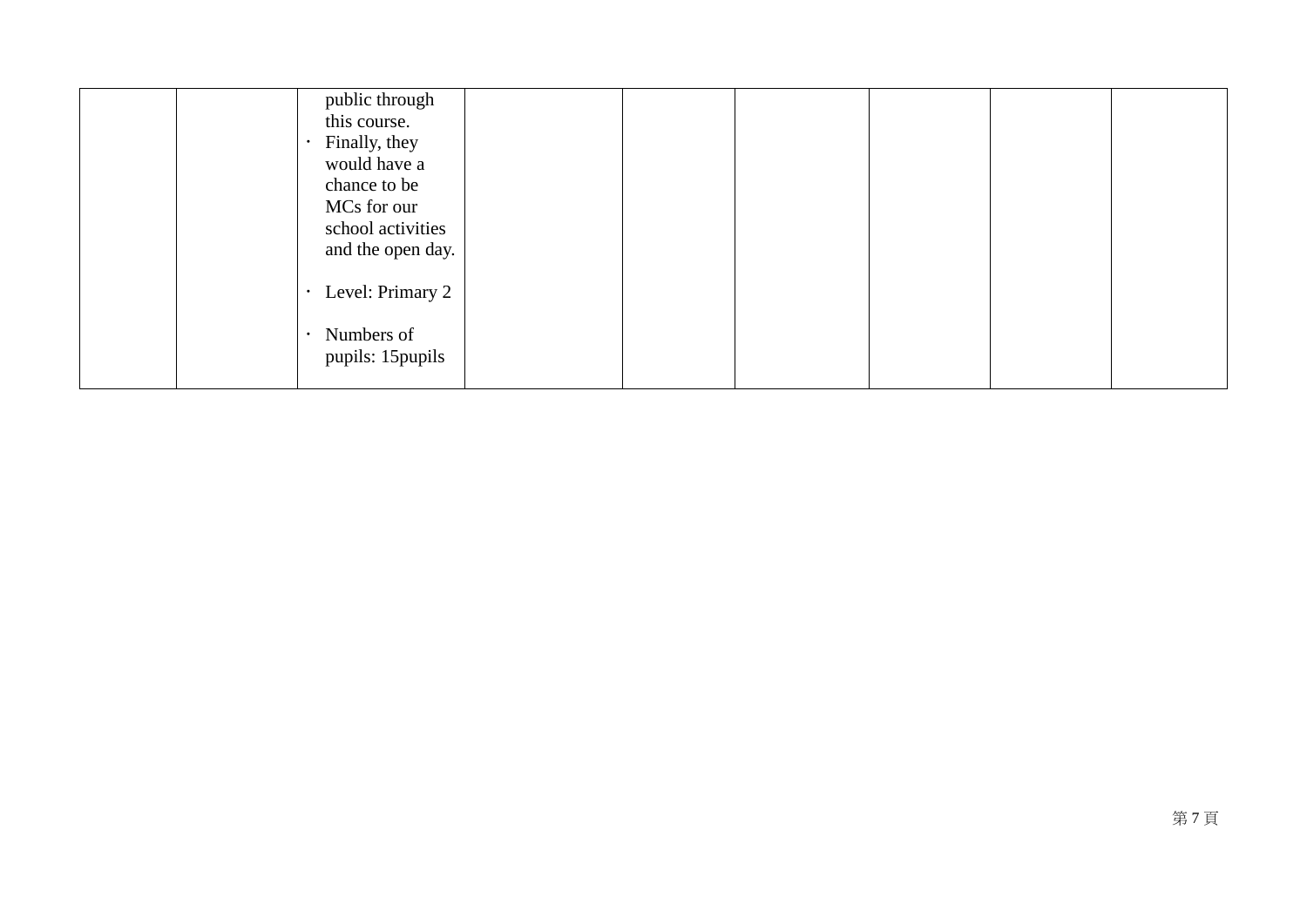# Wai Chow Public School Sheung Shui 2017-2018 School Year Plan on Use of Capacity Enhancement Grant 計劃名稱: (6) Enhancing students' language proficiency

|                                                                              |                                                      | 1.0. 0. operating enables (encreasing man b) in any f at <u>ex</u>                                                                                                            |                                                                                                                                                                                                                                                                                                           |                                                                                                               |                         |                                                                                                                                                                                                                       |                                                                                                                                                                                                    |                                                         |
|------------------------------------------------------------------------------|------------------------------------------------------|-------------------------------------------------------------------------------------------------------------------------------------------------------------------------------|-----------------------------------------------------------------------------------------------------------------------------------------------------------------------------------------------------------------------------------------------------------------------------------------------------------|---------------------------------------------------------------------------------------------------------------|-------------------------|-----------------------------------------------------------------------------------------------------------------------------------------------------------------------------------------------------------------------|----------------------------------------------------------------------------------------------------------------------------------------------------------------------------------------------------|---------------------------------------------------------|
| Task Area                                                                    | Major<br>$Area(s)$ of<br>Concern                     | Strategies/Tasks                                                                                                                                                              | <b>Benefits</b><br>Anticipated (e.g. in<br>what way teachers'<br>workload is<br>alleviated)                                                                                                                                                                                                               | Time Scale                                                                                                    | Resources<br>Required   | Success Criteria                                                                                                                                                                                                      | $Method(s)$ of<br>Evaluation                                                                                                                                                                       | People<br>Responsible                                   |
| Coping<br>with<br>diverse and<br>special<br>learning<br>needs of<br>students | To enhance<br>students'<br>proficiency<br>in English | Enhancing<br>students' language<br>proficiency:<br>To hire Dramatic<br>English to conduct<br>training for the<br>participants of<br>English drama<br>20 students<br>$(P.4-6)$ | • Students are able<br>to model an<br>native English<br>speaker for<br>speaking.<br>• Students are<br>more confident<br>to speak English<br>in pubic.<br>• Teachers can<br>learn how to<br>train students for<br>English drama<br>through the<br>collaboration<br>with the NET of<br>Dramatic<br>English. | $\bullet$ Sept 2017<br>to June<br>2018<br>$\bullet$ 22<br>lessons<br>$(1.5 \text{ hours})$<br>each<br>lesson) | Project fee<br>\$29,800 | $\bullet$<br>Students'<br>proficiency<br>in English<br>is enhanced<br>Over 80%<br>of students<br>enjoy the<br>activity<br>Perform in<br>the talent<br>show $\&$<br>English<br>Day at the<br>end of the<br>school year | ● Teachers'<br>observation<br>The Net of<br>Dramatic<br>English:<br>$\bullet$ Survey to<br>gather views<br>from<br>students<br>• Evaluation<br>of students'<br>participation<br>and<br>performance | Ms Alice Wat,<br>Ms Christina<br>Yeung<br>Ms Amanda Lee |

Means by which teachers have been consulted : at staff meetings No. of operating classes (excluding IRTPs, if any) :: 32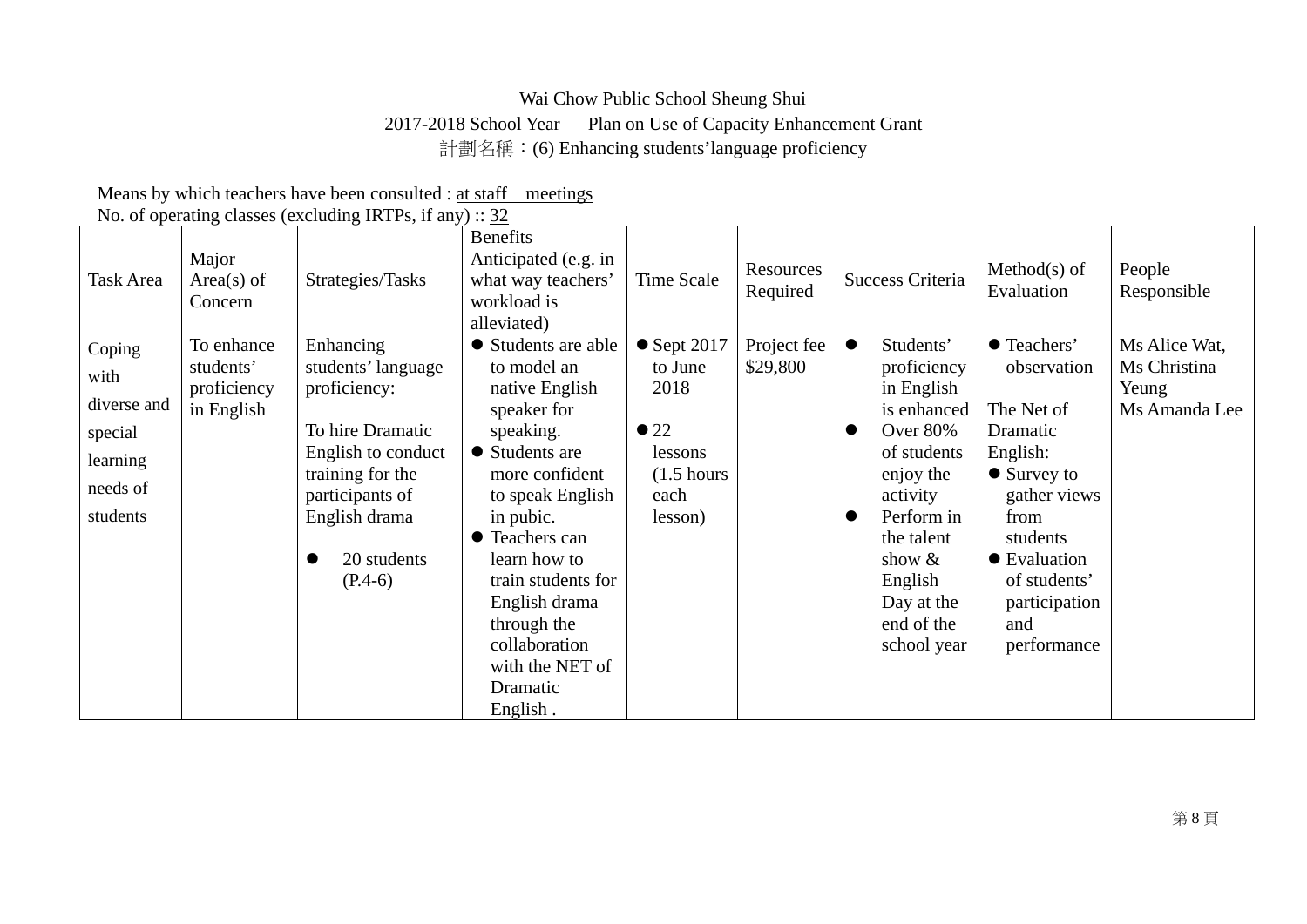## 上水惠州公立學校 2017-2018年度 「學校發展津貼」計劃書 計劃名稱:(7) 數學訓練班

開辦班級數目(不包括「小學加強輔導教學計劃」): 32

| 項目                             | 關注重點                                                                                        | 策略/工作                                                                                                                                                     | 預期好處<br>(例如:如何減輕<br>教師的工作量)                                                                                                                | 時間表                                                                                                                                                                                                                                               | 所需資源                                                                                                                                                                                                    | 成功準則                                                                                                                  | 評估方法                                                                                                     | 負責人       |
|--------------------------------|---------------------------------------------------------------------------------------------|-----------------------------------------------------------------------------------------------------------------------------------------------------------|--------------------------------------------------------------------------------------------------------------------------------------------|---------------------------------------------------------------------------------------------------------------------------------------------------------------------------------------------------------------------------------------------------|---------------------------------------------------------------------------------------------------------------------------------------------------------------------------------------------------------|-----------------------------------------------------------------------------------------------------------------------|----------------------------------------------------------------------------------------------------------|-----------|
| 照顧學<br>生不同<br>和特殊<br>的學習<br>需要 | 1. 培養學生<br>對數學的<br>興趣。<br>2. 提升學生<br>的解難能<br>力和巧算<br>技巧。<br>3. 訓練校隊<br>和學生參<br>加校外數<br>學比賽。 | 舉辦數學訓練班:<br>1. 聘請外聘教練。<br>2. 制定訓練班的<br>日期。<br>挑選對數學有<br>3.<br>濃厚的興趣,而<br>解難能力高的<br>學生。<br>4. 評估訓練成效。<br>對象:小四至小六<br>學生。<br>人數:約三十人(每<br>鈒十人)。<br>地點: 505室 | 減輕數學教<br>師培訓的部<br>分工作量。<br>統籌老師能<br>2.<br>有更多時間<br>準備各校外<br>比賽和修訂<br>比賽紀錄和<br>整理文件。<br>培訓中心導<br>3.<br>師修訂和更<br>新學習材<br>料,以適切<br>學生的需<br>要。 | 日期:<br>由7-10-2017 至<br>28-04-2018,全<br>年共18節。<br>時間:<br>約每週1次,<br>逢星期六<br>(7/10, 14/10,<br>21/10, 4/11,<br>$11/11$ , $18/11$ ,<br>25/11, 16/12,<br>20/1, 27/1,<br>$3/2$ , $10/2$ , $3/3$ ,<br>$10/3$ , $24/3$ , $14/4$ ,<br>21/4, 28/4)<br>為期約七個月 | 外聘數學教練<br>導師<br>六年級上下學<br>期共18節(每節<br>一個半小時)。<br>每位受訓學生<br>課程費用 1215<br>元,共十人,<br>$$1215 \times 10=$<br>\$12150<br>五年級上下學<br>期共18節(每節<br>一個半小時)。<br>每位受訓學生<br>課程費用 1215<br>元,共十人,<br>$$1215 \times 10=$ | 1. 學生的出席<br>率達 75%。<br>2.70%參與學<br>生完成課堂<br>的練習。<br>3.75% 參與學<br>生在校外比<br>賽有獲獎。<br>4.60%參與學<br>生提升對數<br>學難題的解<br>難能力。 | 1. 學生的出席<br>率。<br>觀察學生課<br>2.<br>堂表現及是<br>否對數學的<br>產生濃厚興<br>趣。<br>3. 校外比賽的<br>表現。<br>觀察學生解<br>4.<br>難能力。 | 何子傑<br>老師 |